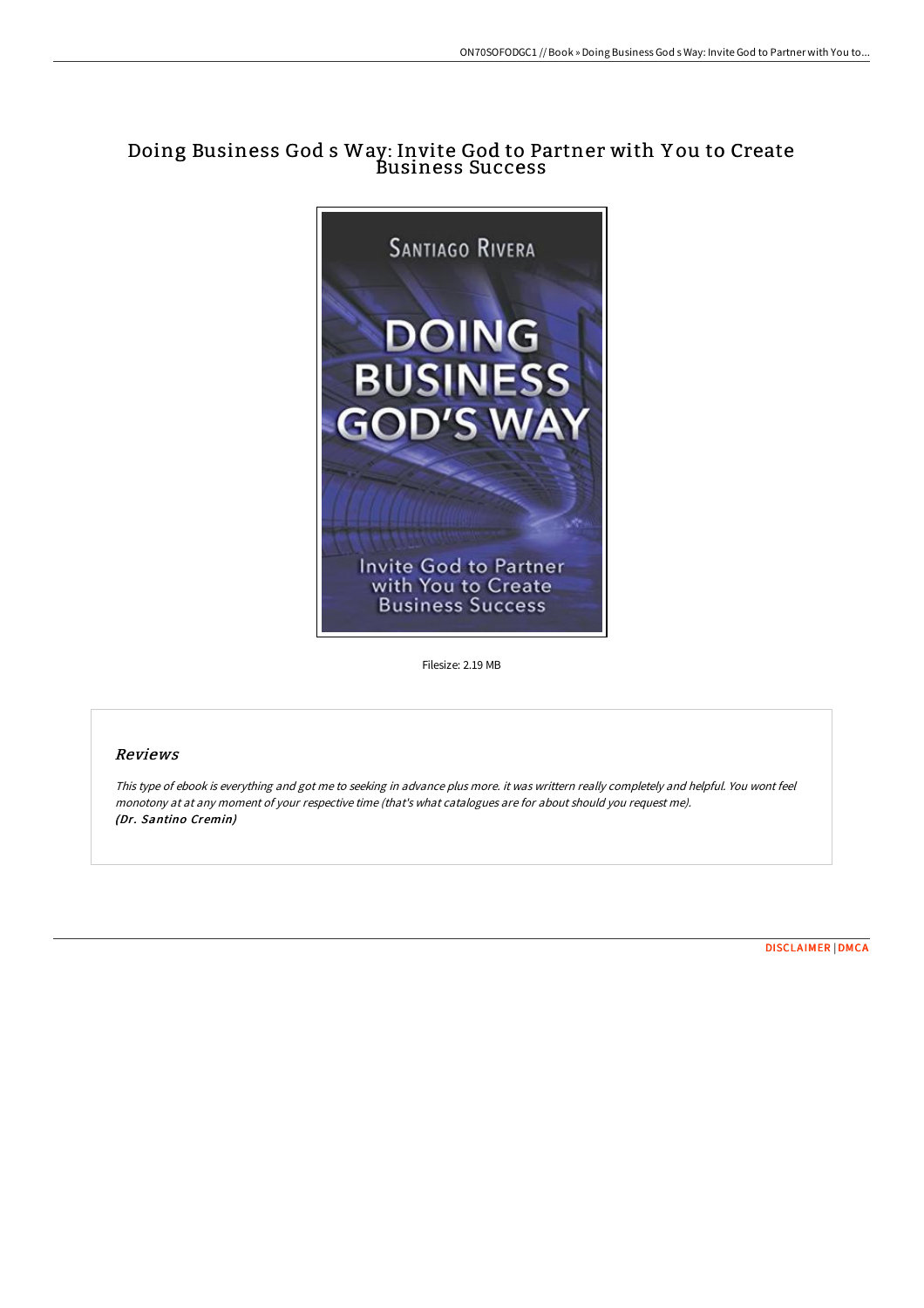## DOING BUSINESS GOD S WAY: INVITE GOD TO PARTNER WITH YOU TO CREATE BUSINESS **SUCCESS**



WillPower Press, Inc., United States, 2014. Paperback. Book Condition: New. 229 x 152 mm. Language: English . Brand New Book \*\*\*\*\* Print on Demand \*\*\*\*\*.Doing Business God s Way empowers business owners to create or expand their business using lessons from the Word of God while offering encouragement and support along the way. Quite often, the road to the creation and sustainability of your business is full of decisions that you aren t necessarily proud of. The modern business world is fully grounded in the world of man and it can make you feel like you are far removed from your Creator. In this step-by-step guide, Santiago Rivera will help you invite God to become the primary partner in your business and recognize your personal and business journey. Rivera, a 20-year veteran executive from the healthcare industry, is an innovative leader who helps professionals with the entrepreneurial spirit push beyond their limits. In Doing Business God s Way, Rivera teaches readers why doing business God s way is so difficult-yet so imperative to success, prosperity, and eternal life. Not only can readers experience the abundance and success they ve always dreamed of, but they will also have proof that the Architect of the Universe believes in them.

B Read Doing [Business](http://techno-pub.tech/doing-business-god-s-way-invite-god-to-partner-w.html) God s Way: Invite God to Partner with You to Create Business Success Online D [Download](http://techno-pub.tech/doing-business-god-s-way-invite-god-to-partner-w.html) PDF Doing Business God s Way: Invite God to Partner with You to Create Business Success